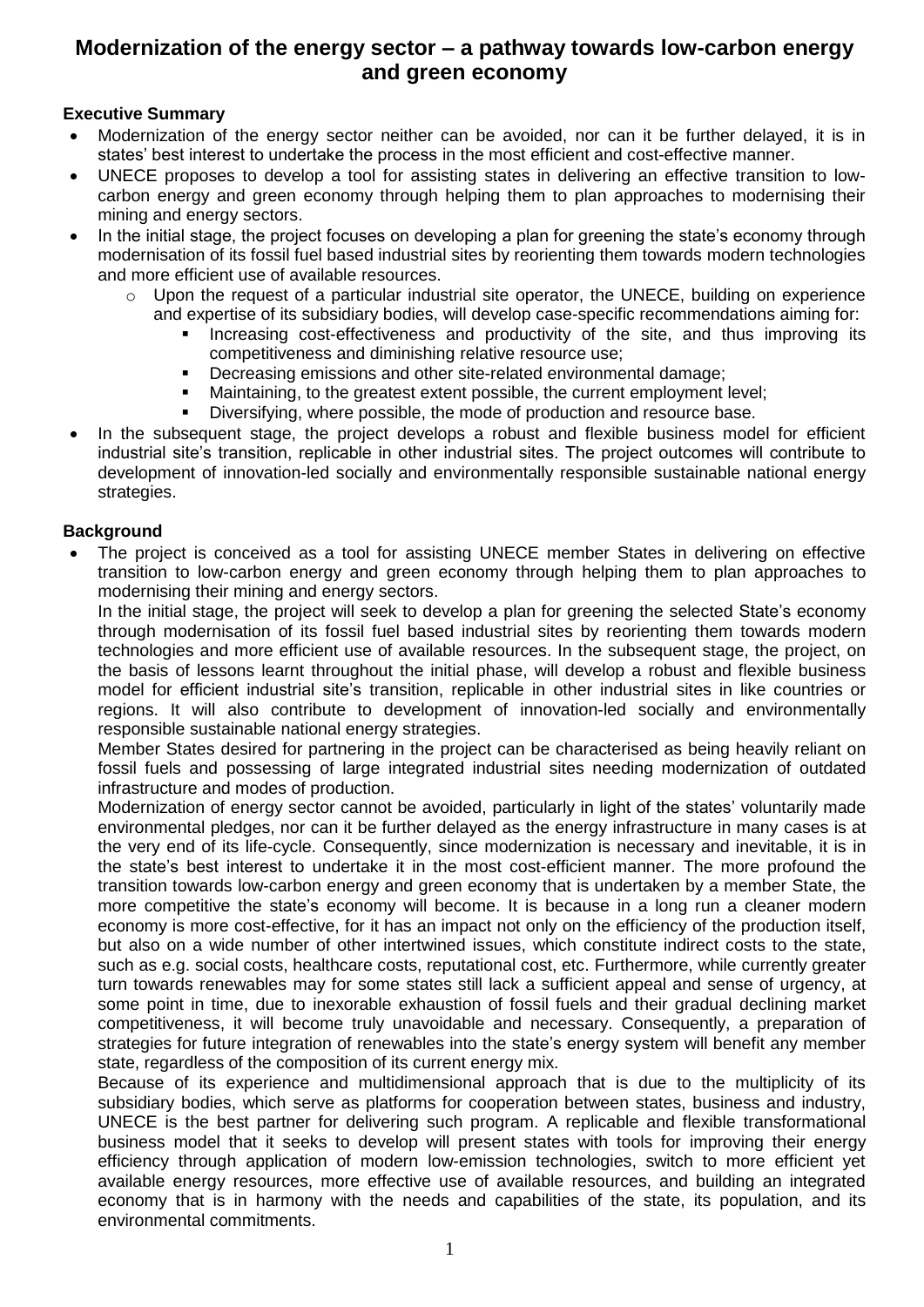# **Objective of the project**

- To assist UNECE member States in delivering on effective transition to low-carbon energy and green economy through helping them in modernising their mining and energy sectors.
- In the initial stage, the project seeks to develop a plan for greening the selecting State's economy through modernisation of its fossil fuel based industrial sites by reorienting them towards modern technologies and more efficient use of available resources.
- In the subsequent stage, the project, on the basis of lessons learnt throughout the initial phase, will develop a robust and flexible business model for efficient industrial site's transition, replicable in other industrial sites in like countries or regions. It will also contribute to development of innovation-led socially and environmentally responsible sustainable national energy strategies.

#### **Partners**

- The project will be developed and implemented in cooperation with interested site operator(s), upon their request and subject to their financial involvement, should there not be such involvement directly on the part of the interested State.
- Should the industrial site(s) interested in participating in the project be state-owned, the projects will be developed and implemented only upon request of the member States in question and subject to its financial involvement.
- For the development and implementation of the project cooperation with relevant international partners will be sought. The desired partners include European Bank for Reconstruction and Development, Asian Development Bank, World Bank, European Union, World Coal Association, International Gas Union, private and state-own companies operating in the relevant fields.

## *Selection of partners*

- In the initial phase, the project will focus on one or two sites located in a UNECE member State(s), whose economy is heavily dependent on fossil fuel extraction and/or in which fossil fuels constitute over 50% of the energy mix.
- Member States desired for partnering in the initial phase would be characterised by heavy reliance on fossil fuels and possession of big industrial sites in need for modernization of their outdated infrastructure and mode of production. The selected State(s) should match the following criteria:
	- o Have a number of large fossil fuel based industrial sites requiring transition;
	- o Be in an early stage of transition to green economy;
	- $\circ$  Experience multi-layered difficulties in modernizing its mining and energy sectors;
	- o Be in need of finding a solution allowing for meeting their international obligations to reduce emissions;
	- o Have long history of cooperation with UNECE;
	- $\circ$  Be in a position to be an example for number other member States that face similar difficulties (i.e. be promising in terms of replicability of the mechanisms applied and results achieved).

## *Arguments for securing partners involvement*

*States:*

- Modernization of energy sector is unavoidable in order to meet voluntarily made environmental pledges.
- Modernization of energy sector cannot be further delayed as the energy infrastructure is in many states already at the very end of its life-cycle. Consequently, since modernization is about to happen anyway, it is in the State's best interest to undertake it in the most efficient manner.
- The more profound the transition towards low-carbon energy and green economy that is undertaken by the partners, the more competitive the state's economy will become.
- A cleaner modern economy is in the long run more cost-effective, for it has an impact not only on the efficiency of the production itself, but also on a wide number of other intertwined issues, which constitute indirect costs to the state, such as e.g. social costs, healthcare costs, reputational cost, etc.
- Transition aims at improving efficiency through application of modern low-emission technologies, switch to more efficient yet available energy resources, more effective use of available resources, and building an integrated economy that is in harmony with the needs and capabilities of the State, its population, and its environmental commitments.
- While currently greater turn towards renewables may for some states still lack a sufficient appeal and sense of urgency, at some point in time, due to progressing exhaustion of fossil fuels and their gradual market non-competitiveness, it will become truly necessary. Consequently, a preparation of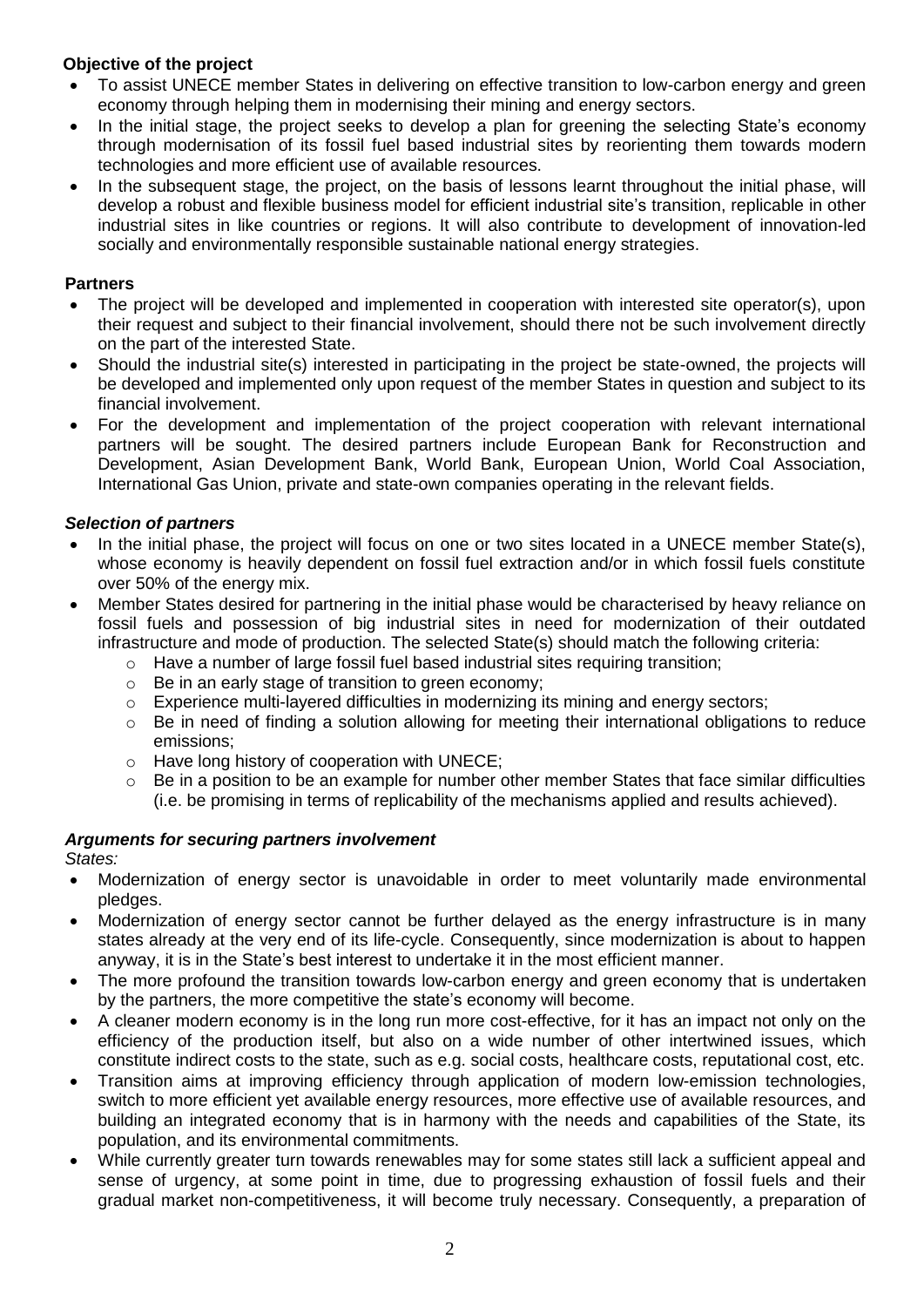strategies for future integration of renewables into the state's energy system would be of benefit to any state, regardless of the composition of its current energy mix.

- The project will provide for transfer of knowledge and technology to the recipient State.
- The project will develop a replicable transformational business model that will be growth oriented as well as socially and environmentally responsible.
- Because of its experience and multidimensional approach that is due to the multiplicity of its subsidiary bodies, which serve as platforms for cooperation between states, business and industry, UNECE is the best partner for delivering such program.

#### *Operators/Industry/Business:*

- It is better to spend money on transition, which offers future returns, rather than on either fines for not meeting environmental standards or for increasingly more costly emission allowances.
- The industry is under increasing pressure to demonstrate their commitment to decarbonisation. The project presents fossil fuel and energy companies with an opportunity to introduce innovative solutions that can offer sizable return in investments by promoting new low carbon products and services.
- The project, by presenting site operators with innovative solutions and technologies, will help them to reduce costs currently incurred by safety and environmental controls, thus increasing their profitability and competitiveness.
- The project will identify regulatory obstacles to the transition and suggest to States proactive policies to remedy them. Consequently, it will help to free operators form the regulatory trap that in many cases prevent them from undertaking transition and thus oftentimes keep them tailored to the uncompetitive, inefficient, and non-profitable approach to resource use and mode of production.
- The program will explore various available pathways towards better efficiency and competitiveness of the selected site(s).
- Because of its experience and multidimensional approach that is due to the multiplicity of its subsidiary bodies, which are platforms for cooperation of states, business and industry, UNECE is the best partner for delivering such program.

#### *European Bank for Reconstruction and Development, Asian Development Bank, World Bank European Union:*

- The project will help in development of UNECE member States and will help them in transition towards green economy. By developing a model for transition, it will assure replicability and sustainability of the results, thus helping states in making a real progress in the targeted fields.
- The project will help States to improve competitiveness of their economies.
- The project will provide for transfer of know-how and technology, thus improving the knowledge base in the recipient State(s).
- The problem of pollution is transboundary in nature and therefore addressing it, particularly in the most polluting states, is in the interest of the whole international/regional community.
- The project will improve quality of life of member States' citizens by:
	- o Lowering energy prices resulting from better productivity of industrial sites and more efficient use of resources;
	- o Providing a basis for creation of new green jobs;
	- o Lowering pollution and moving towards zero waste solutions.

#### **UNECE Role**

- Upon the request of the host site operator(s) having interest in developing a model for a feasible and efficient transition of its industrial site(s), the UNECE, building on experience and expertise of its six subsidiary bodies specializing, respectively, in natural gas, coal mine methane, energy efficiency, clean electricity production, renewable energy, and resource classification, will develop case-specific recommendations for a selected site, serving as a sample to be replicated in other cases. Recommendations will aim for:
	- o Informing the future national energy strategy;
	- $\circ$  Increasing cost-effectiveness and productivity of the site, and thus improving its competitiveness and diminishing relative resource use;
	- o Decreasing emissions and other site-related environmental damage;
	- o Maintaining, to the greatest extent possible, the current employment level;
	- o Diversifying, where possible, the mode of production and resource base.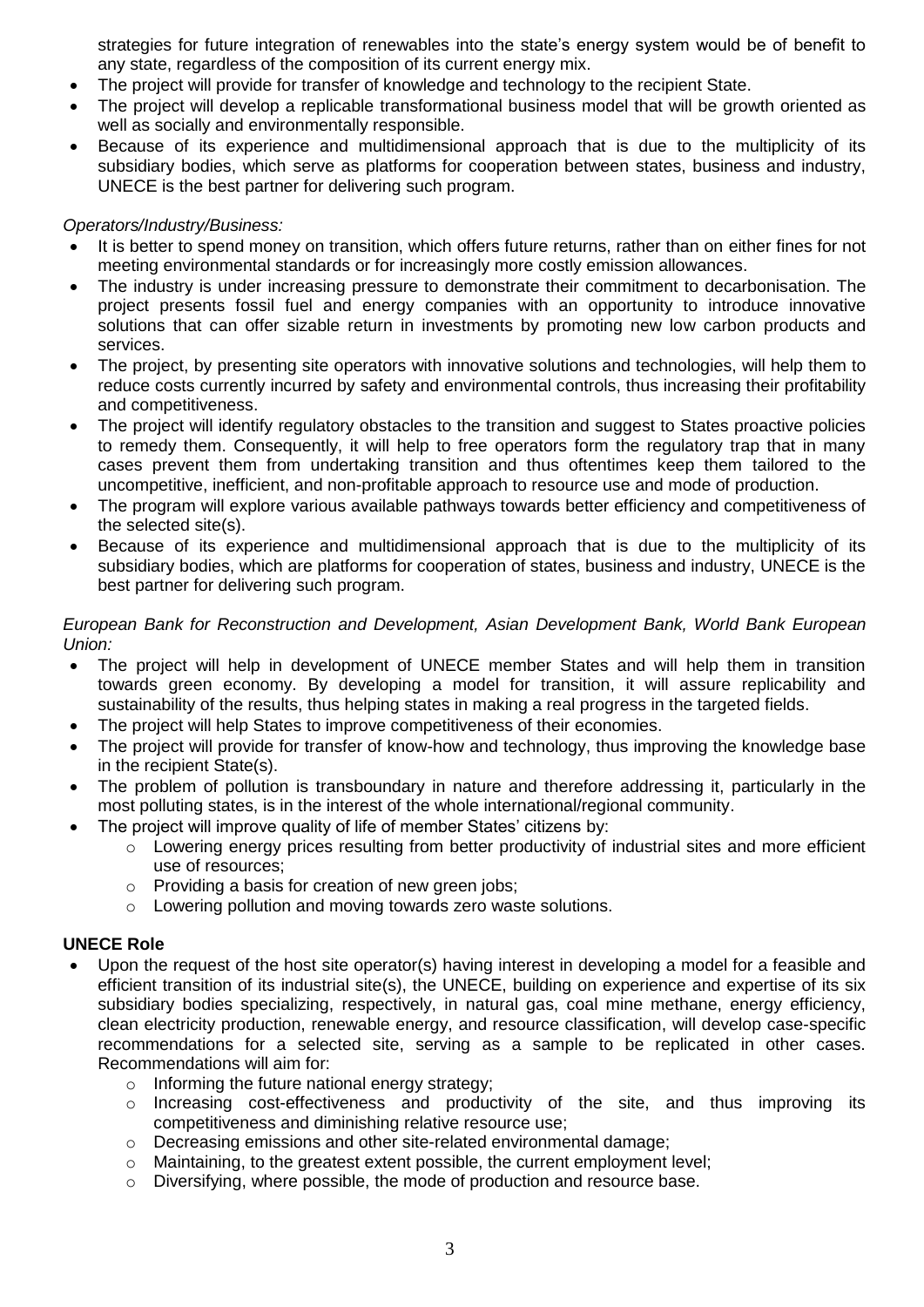# **Scope**

- The project will focus on innovative technologies and new business models for sustainable development the following areas:
	- o Sustainable energy production;
		- Fossil fuel (coal, oil, gas) based energy;
			- Clean coal technologies;
			- High efficiency low emission technologies;
			- Coal Mine Methane, Coal Bed Methane, Abandoned Mine Methane, Surface Mine Methane;
		- **Renewable energy:** 
			- Solar, hydro, wind, bio fuels;
			- Secondary resources (e.g. waste);
			- Energy Efficiency;
	- o Fossil fuels extraction;
		- Coal, oil and gas:
			- Coal Mine Methane, Coal Bed Methane, Abandoned Mine Methane, Surface Mine Methane;
			- Unconventional oil and gas;
	- o Selection and effective use of available resources;
		- Enabling role of coal mine methane projects in restructuring coal mining industry;
		- Integrating the development of unconventional resources like shale gas;
		- Interplay of renewables and gas;
	- o Environmental protection;
		- Pollution;
		- Resource depletion;
		- Towards zero waste solutions;
	- o Policy drivers and regulations of the relevant subject areas;
	- o Financing possibilities.

## **Means to achieve the goals of the project**

- The Project will be developed in phases with a defined key-milestone approach.
- In the first phase, the project will focus on one (or two) particular selected industrial site(s) that are in need for transition.
- The assessment of the selected site(s) will be conducted in order to determine:
	- $\circ$  The current mode of production, including value-chain analysis, as well as its profitability and sustainability (economic aspect of transition);
	- o Available alternative approach to resource development and production (economic and environmental aspects);
	- o The resources used (economic and environmental aspects);
	- $\circ$  Available alternative resource base (economic and environmental aspects);
	- o The current technology used (economic aspect);
	- $\circ$  Availability of alternative technologies and feasibility of implementing them (economic aspect);
	- o The current efficiency of the site (economic aspect);
	- o Available measures for site efficiency improvement (economic aspect);
	- o The quality of the workforce (economic and social aspects);
	- $\circ$  Available means to increase quality of the workforce and feasibility of retraining the personnel (economic and social aspects);
	- o The environmental damage caused (environmental aspect);
	- o Potential for diminishing the environmental damage (environmental aspect).
- Evaluation of available domestic and international sources of financing the recommended improvements will be conducted (economic aspect).
- Evaluation of the applicable domestic regulations will be made in order to determine (legal aspect):
	- $\circ$  Legal obstacles to implementation of the recommended measures (legal aspect);
	- o Legal, administrative and other obstacles to obtaining funds for implementation of the recommended measures (economic and legal aspects);
	- o Policies that should be adopted to remedy the above-mentioned obstacles (legal aspect).
- The current mode of production, the current technology used, the current efficiency of the site, the resources used, the quality of the workforce, and the environmental damage caused will be assessed